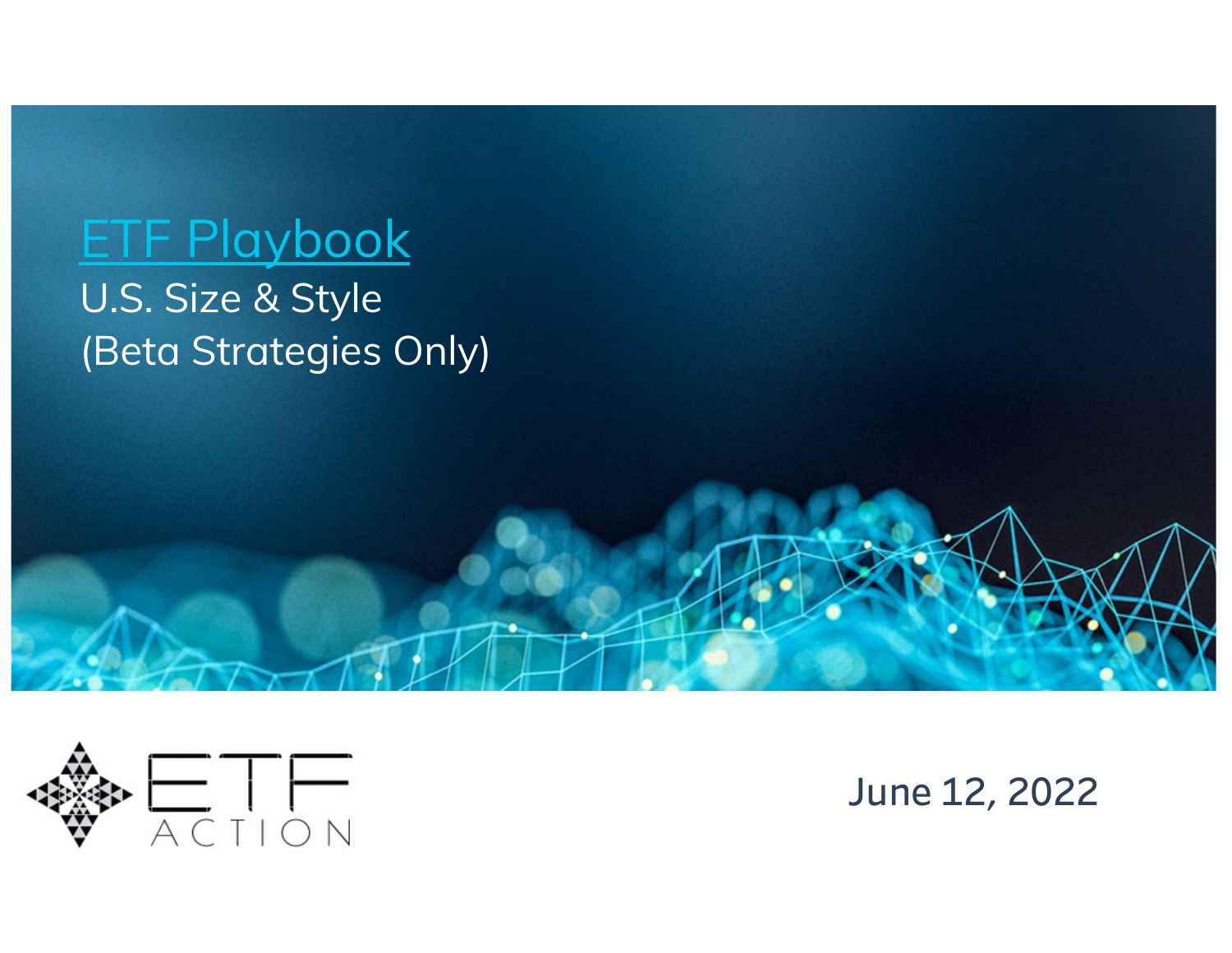#### Annual AUM Growth



\*Size & Style landscape data is represented by Sub-asset class Equity <sup>&</sup>gt; Size & Style composite ETFs <sup>&</sup>gt; U.S. market <sup>&</sup>gt; Large, Mid, & Small Cap reach> Beta, Beta: Value, Beta: Growth strategies according to the ETF Action Classification System. Excludes inverse funds. \*\*Flows delayed one day.

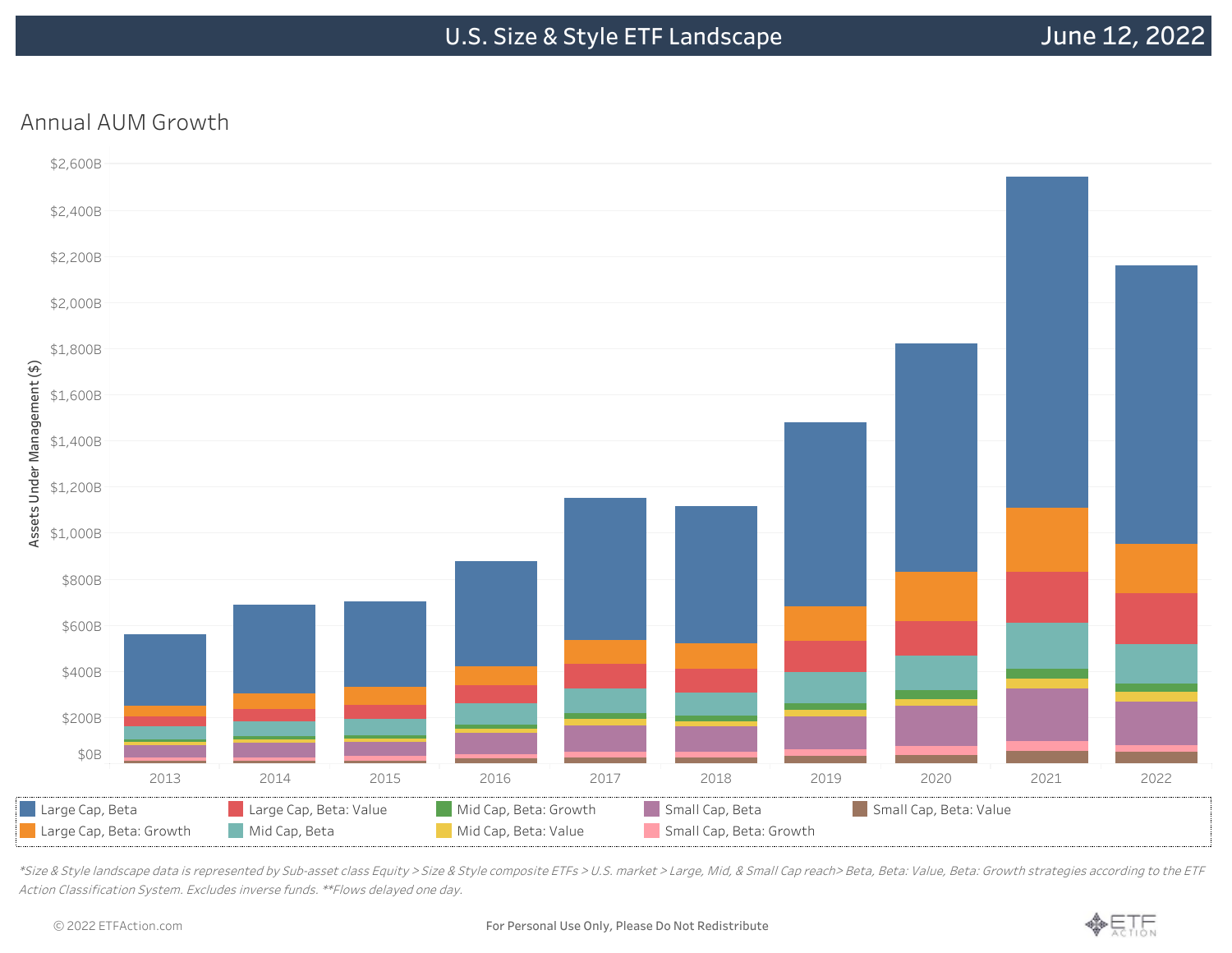**U.S. Size & Style ETF Landscape**

#### U.S. Size & Syle AUM Makeup



#### Landscape Assets & Flows

|                         | Funds | <b>AUM</b>   | 1 Week   | 3 Month    | 6 Month    | 1 Year     |
|-------------------------|-------|--------------|----------|------------|------------|------------|
| Large Cap, Beta         | 25    | \$1,204,921M | \$8,571M | \$13,600M  | \$43,791M  | \$140,523M |
| Large Cap, Beta: Growth | 10    | \$217,622M   | (\$160M) | \$6,754M   | \$6,340M   | \$18,246M  |
| Large Cap, Beta: Value  | 11    | \$218,906M   | \$145M   | \$3,969M   | \$17,207M  | \$25,620M  |
| Mid Cap, Beta           | 10    | \$175,275M   | (\$356M) | \$3,312M   | \$6,285M   | \$12,172M  |
| Mid Cap, Beta: Growth   | 6     | \$31,369M    | (\$68M)  | \$269M     | (\$412M)   | \$494M     |
| Mid Cap, Beta: Value    | 6     | \$39,946M    | (\$106M) | (\$591M)   | $($ \$9M)  | (\$168M)   |
| Small Cap, Beta         | 13    | \$190,497M   | \$516M   | (\$6,298M) | (\$2,825M) | \$8,076M   |
| Small Cap, Beta: Growth | 7     | \$30,617M    | (\$30M)  | \$458M     | \$827M     | \$1,681M   |
| Small Cap, Beta: Value  | 7     | \$51,848M    | \$30M    | (\$2,681M) | (\$1,658M) | (\$2,285M) |

#### Monthly Flows



\*Size & Style landscape data is represented by Sub-asset class Equity <sup>&</sup>gt; Size & Style composite ETFs <sup>&</sup>gt; U.S. market <sup>&</sup>gt; Large, Mid, & Small Cap reach> Beta, Beta: Value, Beta: Growth strategies according to the ETF Action Classification System. Excludes inverse funds. \*\*Flows delayed one day.

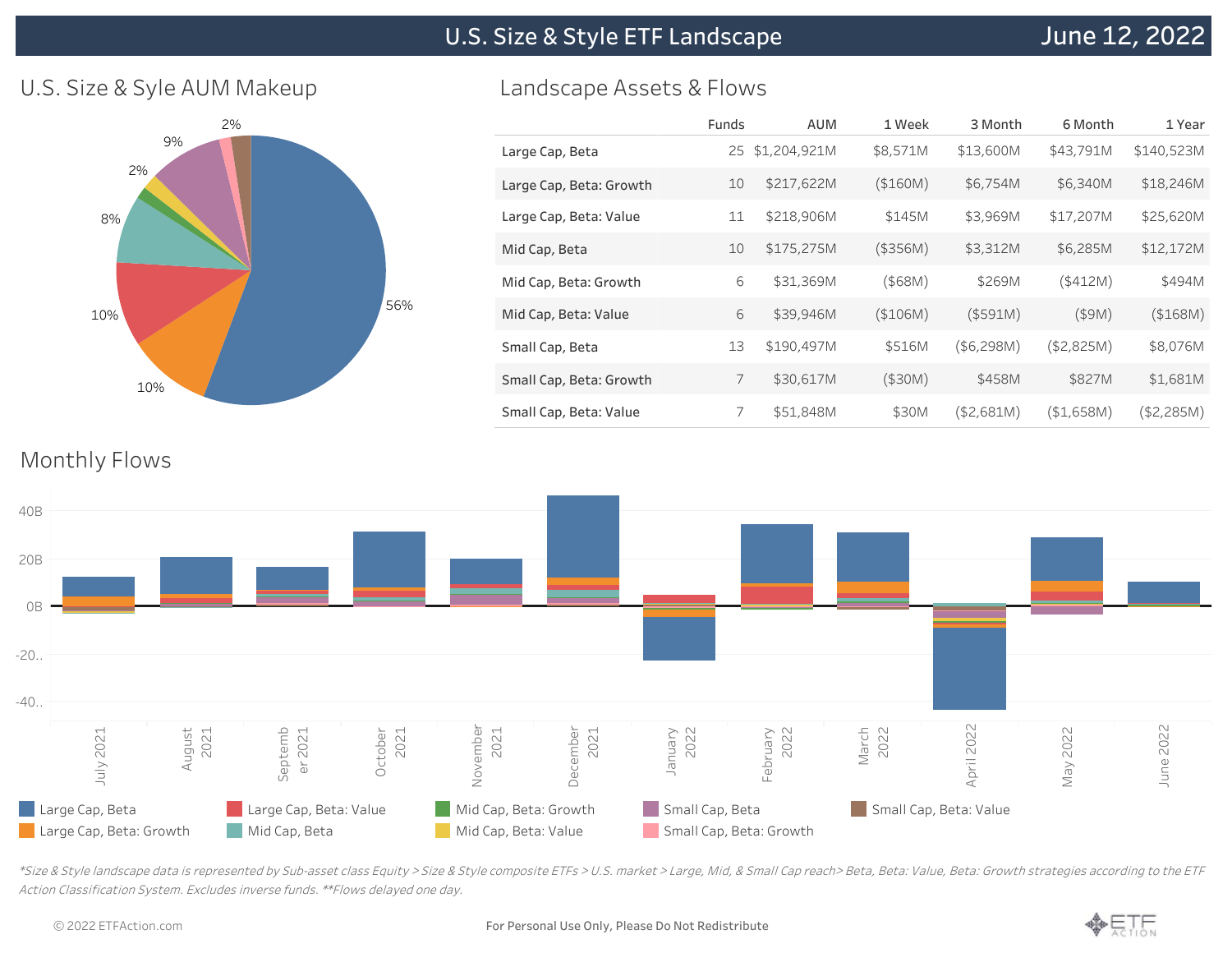#### Flows by Time Frames Bar Chart



#### Weekly Flows Leaders

#### Weekly Flows Laggards

|            |                              | <b>AUM</b> | 1 Week   |                |                                    | AUM        | 1 Week     |
|------------|------------------------------|------------|----------|----------------|------------------------------------|------------|------------|
| <b>IVV</b> | iShares Core S&P 500 ETF     | \$301,450M | \$5,489M | SPY            | SPDR S&P 500 ETF Trust             | \$371,816M | (\$2,845M) |
| VOO        | Vanguard S&P 500 ETF         | \$260,234M | \$4,647M | <b>IWF</b>     | iShares Russell 1000 Growth ETF    | \$61,802M  | (\$474M)   |
| QQQ        | Invesco QQQ Trust            | \$166,077M | \$3,046M | V <sub>O</sub> | Vanguard Mid-Cap ETF               | \$51,863M  | (\$323M)   |
| <b>VTV</b> | Vanguard Value ETF           | \$101,893M | \$367M   | IJJ            | iShares S&P Mid-Cap 400 Value ETF  | \$7,630M   | (\$272M)   |
| <b>VUG</b> | Vanguard Growth ETF          | \$72,669M  | \$228M   | <b>IVE</b>     | iShares S&P 500 Value ETF          | \$25,282M  | (\$202M)   |
| <b>IJH</b> | iShares Core S&P Mid-Cap ETF | \$62,223M  | \$203M   | VIOO           | Vanguard S&P Small-Cap 600 ETF     | \$1,943M   | (\$186M)   |
| VB         | Vanguard Small-Cap ETF       | \$43,175M  | \$180M   | <b>SCHX</b>    | Schwab U.S. Large-Cap ETF          | \$29,288M  | $($ \$59M) |
| <b>IWB</b> | iShares Russell 1000 ETF     | \$28,061M  | \$127M   | <b>OEF</b>     | iShares S&P 100 ETF                | \$8,000M   | (\$55M)    |
| <b>IWM</b> | iShares Russell 2000 ETF     | \$54,755M  | \$111M   | SPMD           | SPDR Portfolio S&P 400 Mid Cap ETF | \$5,108M   | $($ \$53M) |
| VOE        | Vanguard Mid-Cap Value ETF   | \$16,703M  | \$94M    | <b>IVW</b>     | iShares S&P 500 Growth ETF         | \$30,454M  | (\$46M)    |
|            |                              |            |          |                |                                    |            |            |

\*Size & Style landscape data is represented by Sub-asset class Equity <sup>&</sup>gt; Size & Style composite ETFs <sup>&</sup>gt; U.S. market <sup>&</sup>gt; Large, Mid, & Small Cap reach> Beta, Beta: Value, Beta: Growth strategies according to the ETF Action Classification System. Excludes inverse funds. \*\*Flows delayed one day.

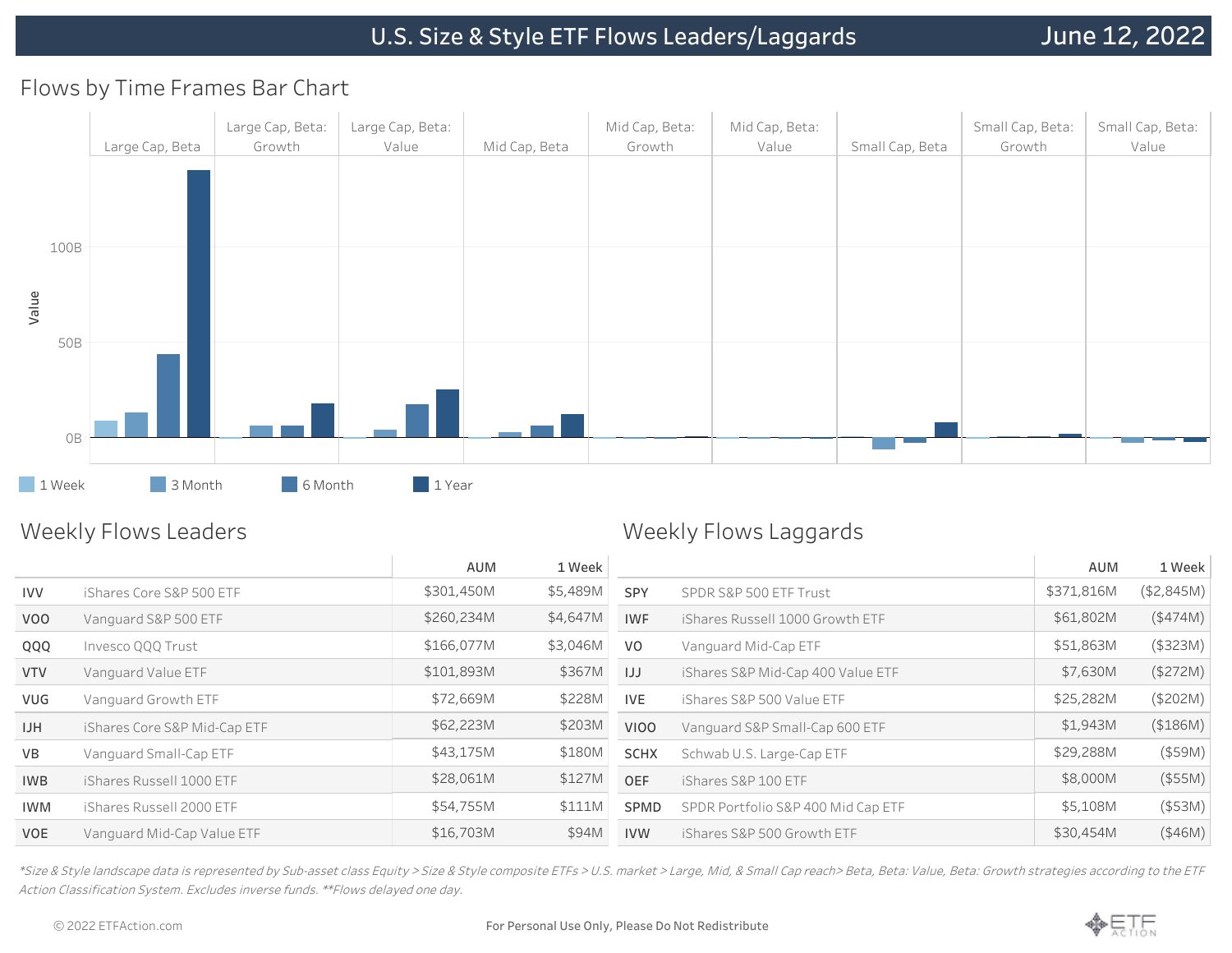# **U.S. Size & Style ETF Performance Dynamics**

# **June 12, 2022**

## Monthly Performance

| <b>July 2021</b>                           | August 2021 | September<br>2021                       | October 2021 | November<br>2021     | December<br>2021      | January 2022    | February<br>2022        | <b>March 2022</b> | April 2022             | May 2022 | <b>MTD</b> |
|--------------------------------------------|-------------|-----------------------------------------|--------------|----------------------|-----------------------|-----------------|-------------------------|-------------------|------------------------|----------|------------|
| 3.51%                                      | 3.90%       | $-1.77%$                                | 8.75%        | 0.89%                | 6.43%                 | $-1.97%$        | 1.98%                   | 4.30%             | $-5.31%$               | 2.20%    | $-3.51%$   |
| 1.99%                                      | 3.12%       | $-2.77%$                                | 7.70%        | $-0.63%$             | 6.12%                 | $-3.56%$        | 1.13%                   | 3.48%             | $-6.01%$               | 2.14%    | $-3.70%$   |
| 1.28%                                      | 2.50%       | $-3.53%$                                | 7.01%        | $-2.52%$             | 4.34%                 | $-4.76%$        | 0.49%                   | 3.12%             | $-6.80%$               | 2.06%    | $-3.83%$   |
| 0.94%                                      | 2.37%       | $-3.59%$                                | 6.09%        | $-2.93%$             | 4.27%                 | $-6.34%$        | 0.32%                   | 2.79%             | $-7.54%$               | 1.13%    | $-4.58%$   |
| 0.37%                                      | 2.28%       | $-3.70%$                                | 5.18%        | $-2.94%$             | 3.48%                 | $-7.34%$        | 0.28%                   | 1.82%             | $-8.68%$               | 0.34%    | $-4.78%$   |
| $-0.01%$                                   | 2.18%       | $-3.93%$                                | 4.65%        | $-3.21%$             | 3.41%                 | $-8.28%$        | $-0.17%$                | 1.20%             | $-9.29%$               | $-0.12%$ | $-4.93%$   |
| $-1.78%$                                   | 2.12%       | $-4.52%$                                | 4.60%        | $-3.46%$             | 2.72%                 | $-8.67%$        | $-1.36%$                | 1.00%             | $-9.44%$               | $-0.66%$ | $-4.95%$   |
| $-2.75%$                                   | 2.07%       | $-4.78%$                                | 4.18%        | $-3.65%$             | 2.63%                 | $-11.43%$       | $-2.85%$                | 0.92%             | $-10.73%$              | $-1.85%$ | $-5.48%$   |
| $-3.62%$                                   | 1.89%       | $-5.63%$                                | 3.45%        | $-3.95%$             | 2.02%                 | $-11.84%$       | $-4.42%$                | 0.62%             | $-12.73%$              | $-2.13%$ | $-6.20%$   |
| Large Cap, Beta<br>Large Cap, Beta: Growth |             | Large Cap, Beta: Value<br>Mid Cap, Beta |              | Mid Cap, Beta: Value | Mid Cap, Beta: Growth | Small Cap, Beta | Small Cap, Beta: Growth |                   | Small Cap, Beta: Value |          |            |

#### Performance

|                         | 1 Month  | 3 Month    | <b>YTD</b> | 1 Year     |
|-------------------------|----------|------------|------------|------------|
| Large Cap, Beta         | $-2.16%$ | $-8.83\%$  | $-19.91\%$ | $-9.86%$   |
| Large Cap, Beta: Growth | $-3.61%$ | $-12.77\%$ | $-27.06\%$ | $-13.58%$  |
| Large Cap, Beta: Value  | $-0.98%$ | $-4.14%$   | $-8.40%$   | $-2.60%$   |
| Mid Cap, Beta           | 0.35%    | $-7.55\%$  | $-16.42%$  | $-11.82%$  |
| Mid Cap, Beta: Growth   | 0.46%    | $-10.61%$  | $-24.07\%$ | $-17.92%$  |
| Mid Cap, Beta: Value    | 0.20%    | $-4.81%$   | $-9.09%$   | $-5.12%$   |
| Small Cap, Beta         | 2.11%    | $-9.01\%$  | $-16.99\%$ | $-17.00\%$ |
| Small Cap, Beta: Growth | 1.80%    | $-11.85%$  | $-24.06\%$ | $-22.75%$  |
| Small Cap, Beta: Value  | 2.41%    | $-6.38\%$  | $-9.68\%$  | $-10.52\%$ |

#### 3 Month Total Return vs Net Flows



\*Size & Style performance calculated as averages. Landscape data is represented by Sub-asset class Equity <sup>&</sup>gt; Size & Style composite ETFs <sup>&</sup>gt; U.S. market <sup>&</sup>gt; Large, Mid, & Small Cap reach> Beta, Beta: Value, Beta: Growth strategies according to the ETF Action Classification System. Excludes leverage & inverse funds. \*\*Flows delayed one day.

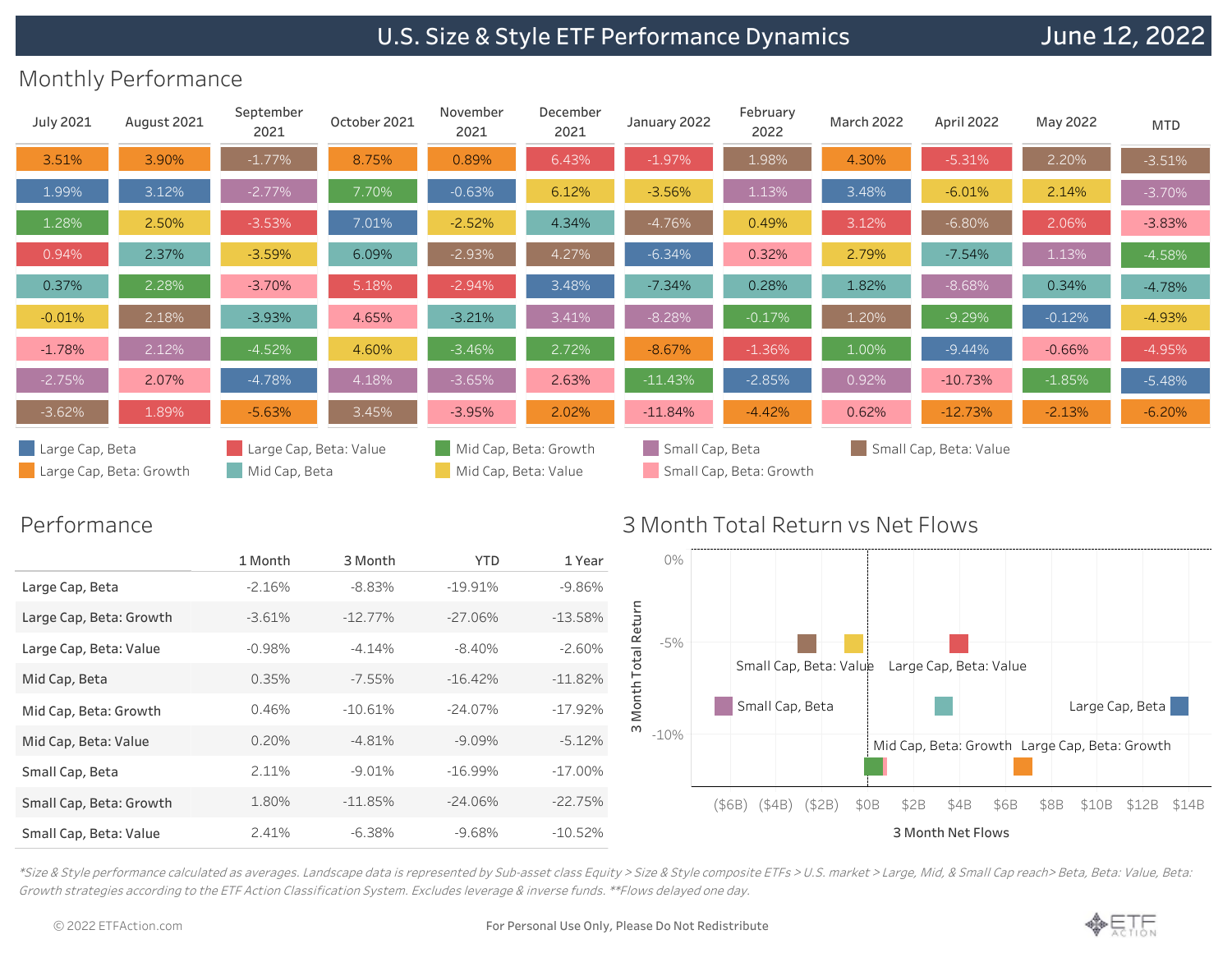# **U.S. Size & Style ETF Dynamics**



## One Month Performance Ranges - Box & Whisker Plot

## One Month Performance Leaders

#### One Month Performance Laggards

|             |                                             | 1 Month<br>Return | <b>YTD Return</b> |             |                                    |           | 1 Mo | <b>YTD</b> |
|-------------|---------------------------------------------|-------------------|-------------------|-------------|------------------------------------|-----------|------|------------|
| <b>VTWV</b> | Vanguard Russell 2000 Value ETF             | 3.15%             | $-11.03%$         | <b>IWY</b>  | iShares Russell Top 200 Growth ETF | $-4.23%$  |      | $-26.24%$  |
| <b>BBSC</b> | JPMorgan BetaBuilders U.S. Small Cap Equity | 2.99%             | $-18.17%$         | QQQM        | Invesco NASDAQ 100 ETF             | $-4.04%$  |      | $-27.26%$  |
| <b>IWN</b>  | iShares Russell 2000 Value ETF              | 2.93%             | $-11.16%$         | QQQ         | Invesco QQQ Trust                  | $-3.96%$  |      | $-27.31%$  |
| <b>ISCV</b> | iShares Morningstar Small Cap Value ETF     | 2.50%             | $-8.40\%$         | MGK         | Vanguard Mega Cap Growth ETF       | $-3.86\%$ |      | $-28.44\%$ |
| <b>SLYV</b> | SPDR S&P 600 Small Cap Value ETF            | 2.46%             | -8.92%            | <b>VOOG</b> | Vanguard S&P 500 Growth ETF        | $-3.84%$  |      | $-26.14%$  |
| <b>VTWO</b> | Vanguard Russell 2000 ETF                   | 2.37%             | $-19.43%$         | <b>IVW</b>  | iShares S&P 500 Growth ETF         | $-3.83%$  |      | $-26.12\%$ |
| <b>IWM</b>  | iShares Russell 2000 ETF                    | 2.36%             | -19.34%           | <b>XLG</b>  | Invesco S&P 500 Top 50 ETF         | $-3.83\%$ |      | $-20.34\%$ |
| VIOV        | Vanquard S&P Small-Cap 600 Value ETF        | 2.32%             | $-9.06\%$         | SPYG        | SPDR Portfolio S&P 500 Growth ETF  | $-3.81%$  |      | $-26.09%$  |
| IJS.        | iShares S&P Small-Cap 600 Value ETF         | 2.32%             | $-9.19\%$         | <b>IWF</b>  | iShares Russell 1000 Growth ETF    | $-3.57\%$ |      | $-26.71%$  |
| <b>ISCB</b> | iShares Morningstar Small-Cap ETF           | 2.31%             | $-17.62%$         | VONG        | Vanguard Russell 1000 Growth ETF   | $-3.55\%$ |      | $-26.65%$  |
|             |                                             |                   |                   |             |                                    |           |      |            |

\*Sector landscape data is represented by Sub-asset class Equity <sup>&</sup>gt; Sector composite ETFs <sup>&</sup>gt; U.S. market according to the ETF Action Classification System. Excludes leverage & inverse funds.

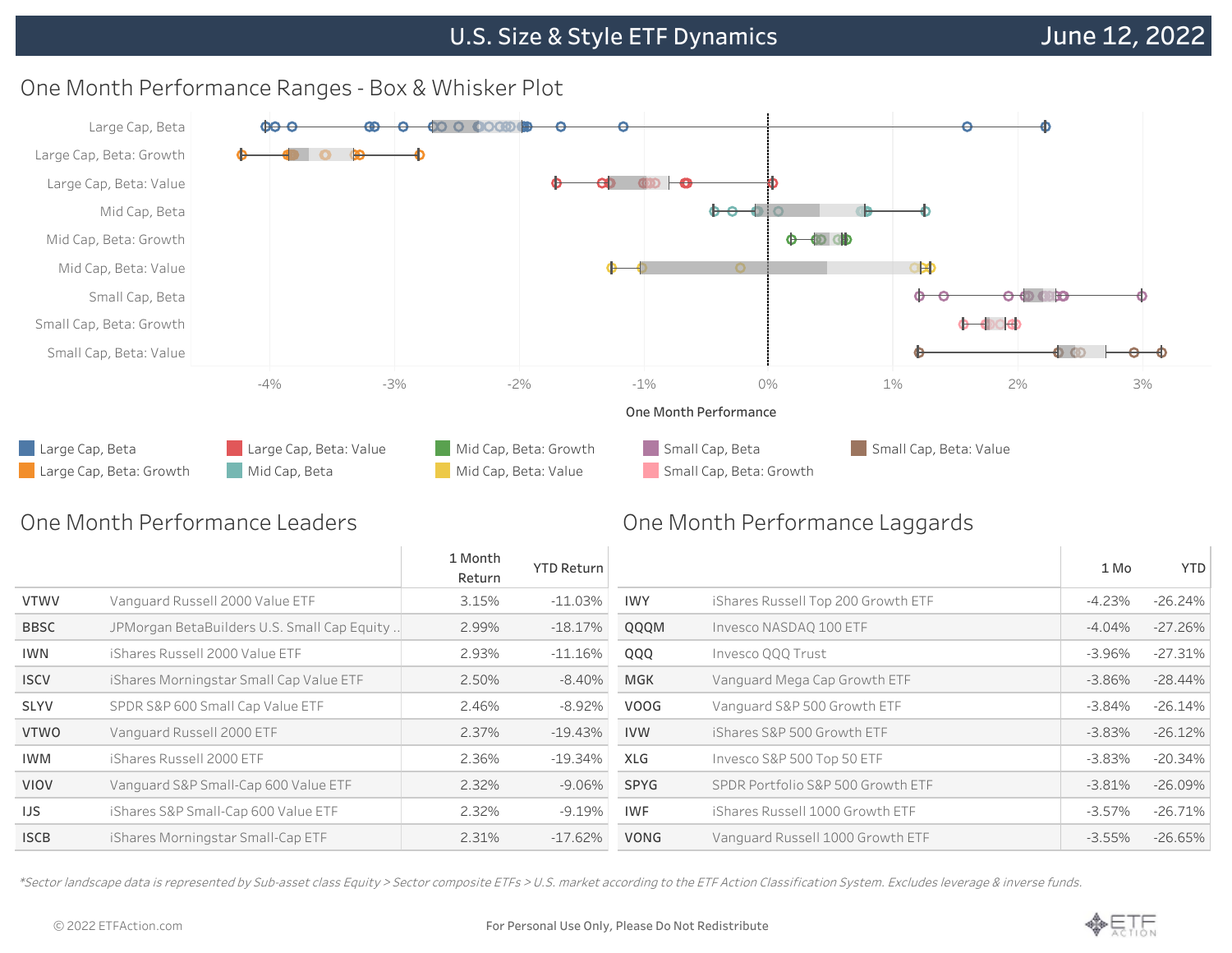# **U.S. Size & Style Price Charting**

# **June 12, 2022**



\*Sector ETFs chosen for illustrative purposes only. Sector price charts represented by the Select Sector SPDR ETFs.